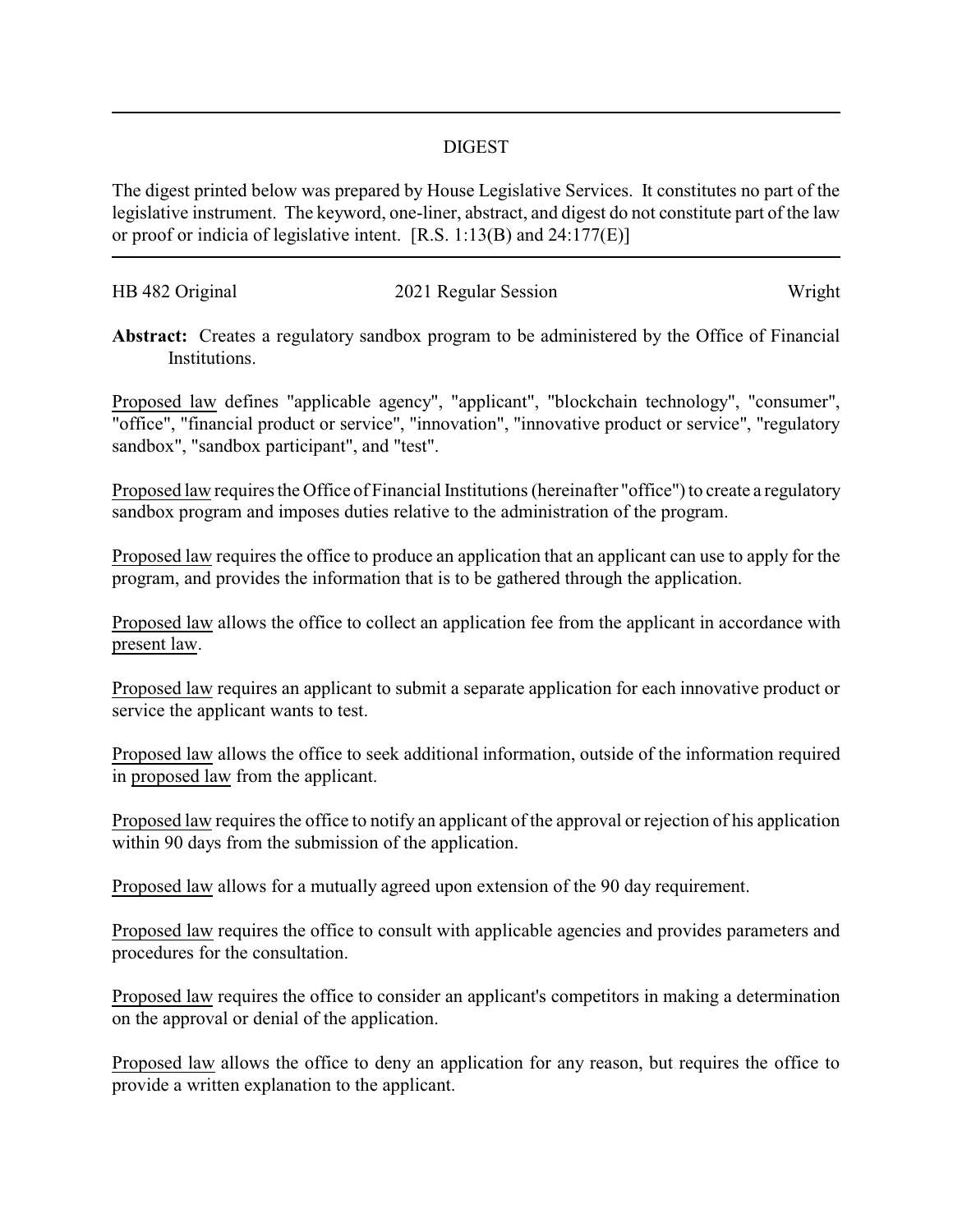Proposed law provides a 24-month period for a participant to test the innovative product or service.

Proposed law provides conditions for the testing of the innovative product or service.

Proposed law provides specific conditions for the testing of a consumer loan and for testing a product or service that would normally require a money transmitter's license under present law.

Proposed law provides that a participant who is engaged in the 24-month testing process, is deemed to have any necessary licenses for purposes of present law.

Proposed law provides that a participant who is engaged in the 24 month testing process is not subject to provisions of present law that regulates financial products or services, but allows the office to determine that some provisions of present law remain applicable under certain conditions.

Proposed law requires the office to notify a participant of the provisions of present law that are still applicable, if the office has determined that the provisions still apply.

Proposed law does not give a participant immunity related to any criminal offense.

Proposed law allows the office to end a participant's involvement in the program at any time and for any reason and requires the office to provide written notice to the participant.

Proposed law requires a participant to disclose certain information to a consumer prior to providing the product or service to the consumer. The information is to be disclosed in a clear and conspicuous form and the consumer is required to acknowledge receipt.

Proposed law allows the office to add to the list of information that is to be disclosed to a consumer.

Proposed law requires a participant to notify the office of his intention to exit or extend his participation in the sandbox program at least 30 day prior to the end of the 24-month testing period. If the participant does not provide this notification in the manner required, proposed law provides that the test period ends at the end of the 24-month period, and prohibits the applicant from offering the product or service being tested.

Proposed law requires the participant to ensure that for any products or services that require ongoing duties, the duties are still fulfilled either by the participant or a third party.

Proposed law allows a participant to request an extension of the 24-month testing period. The office is required to make a determination on the request before the end of the testing period.

Proposed law limits the extension to no more than 6 months.

Proposed law requires a participant who is granted an extension to submit a report to the office every 3 months that provides an update on the efforts to obtain a license.